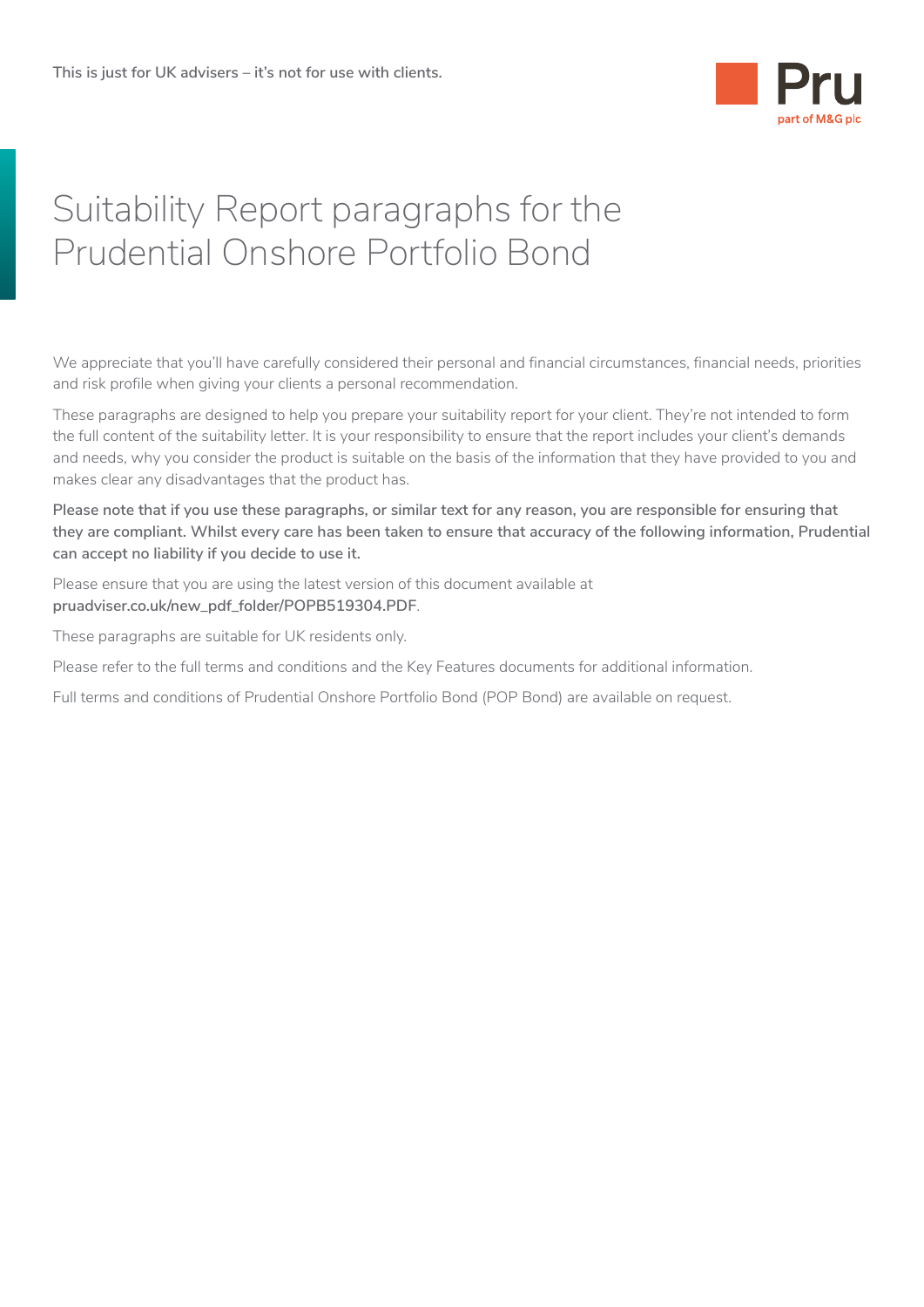# What does the Prudential Onshore Portfolio Bond offer?

# Prudential Onshore Portfolio Bond– It's aims

#### **What this bond is designed to do**

- Grow the value of investment.
- Allow tax efficient money withdrawals.
- Give access to a wide range of investments to match investment objectives and attitude to risk.
- Provide a small amount of death benefit.

## Customer commitment

#### **What we ask customers to do**

- Initial investment into the bond must be at least £15,000.
- The minimum top-up investment is £2,500 (or currency equivalent).
- Investment over the medium to long term, at least 5-10 years.

### Risks

#### **What you need to be aware of**

- Each of the investment choices available for the Prudential Onshore Portfolio Bond has its own specific risks that will affect the value of the bond. Some also have features which mean there are restrictions on taking money out or moving money between investments.
- In exceptional circumstances a transaction (such as a full or partial cash-in) may be delayed which may mean a delay in gaining access to some or all of clients' money. Where a request is made to fully cash in the bond and there is a delay in selling an asset, we will only pay the cash in value of the bond once the final asset has been sold. This approach is taken to prevent part payment in these circumstances being viewed as a partial cash in of the bond for tax purposes. You can find more information in the Contract Conditions.
- If the value of the bond assets falls below a minimum level we reserve the right to cancel the bond and pay the value of the remaining investments less any charges. Further details can be found in the Contract Conditions and Statement of Charges.
- The value of an investment, and any income from it, is not guaranteed and can go down as well as up. The customer may not get back what they have put in.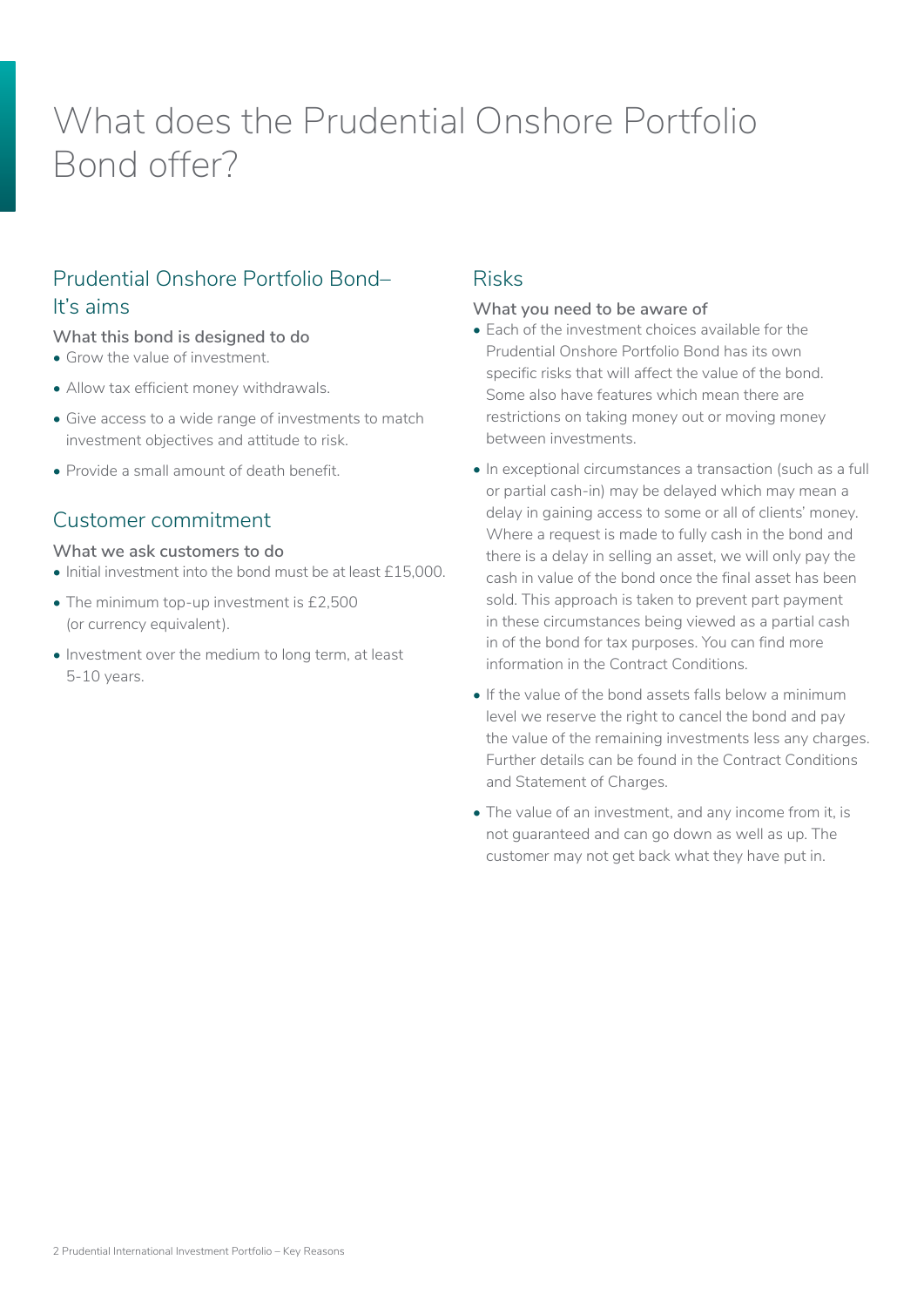# Why invest in the Prudential Onshore Portfolio Bond?

## Tax Benefits

The Prudential Onshore Portfolio Bond is an investment bond which is accessible through certain online investment technology. As the product is a UK onshore Bond it is taxed under UK life fund taxation rules and an appropriate level of tax is deducted from within the Bond.

UK life assurance bonds give the investor a basic rate tax credit of 20% (2019/20) as the life office has paid tax on the investments underlying the policy. However, the overall tax on the underlying investments is often less than 20%. This tax regime is known as the I-E basis (income less expenses). The rate of tax charged against each bond is directly linked to the underlying investments chosen by you and your adviser. In each and every case it is possible to identify precisely the tax charge that has been calculated.

Broadly speaking, the life office suffers tax on the underlying investments as below:

- there is no tax to pay on dividends received;
- interest income is taxed at 20%.

Each Prudential Onshore Portfolio Bond is taxed according to the specific underlying investments held within the bond. This means that the tax rate applied to any income and gains within the bond will vary depending on the nature of the assets and the unit types held. Prudential calculate this monthly to help your understanding of the tax charge applied on an ongoing basis to the bond.

The above is based on our understanding, as at March 2019 of current taxation, legislation and Revenue practice, all of which are liable to change without notice. The impact of taxation and any tax reliefs depends on individual circumstances.

### Investment choice

Prudential Onshore Portfolio Bond is an Open Architecture Investment Bond which means you will have access to a wide range of assets depending on what is available through the Investment Platform used.

### **Trusts**

The Prudential Onshore Portfolio Bond can be placed into a trust, this may help reduce any potential inheritance tax liability. Prudential have a range of Trusts that can be used with the Prudential Onshore Portfolio Bond for inheritance tax planning; Gift Trust, Loan Trust and Discounted Gift Trust. Also available is the Probate Trust.

## Discretionary Fund Manager (DFM)

The Prudential Onshore Portfolio Bond offers access to a managed portfolio of assets (also known as a "model portfolio"). These managed portfolios may be managed by a Discretionary Fund Manager who will, on an ongoing basis, choose the investments within the managed portfolio.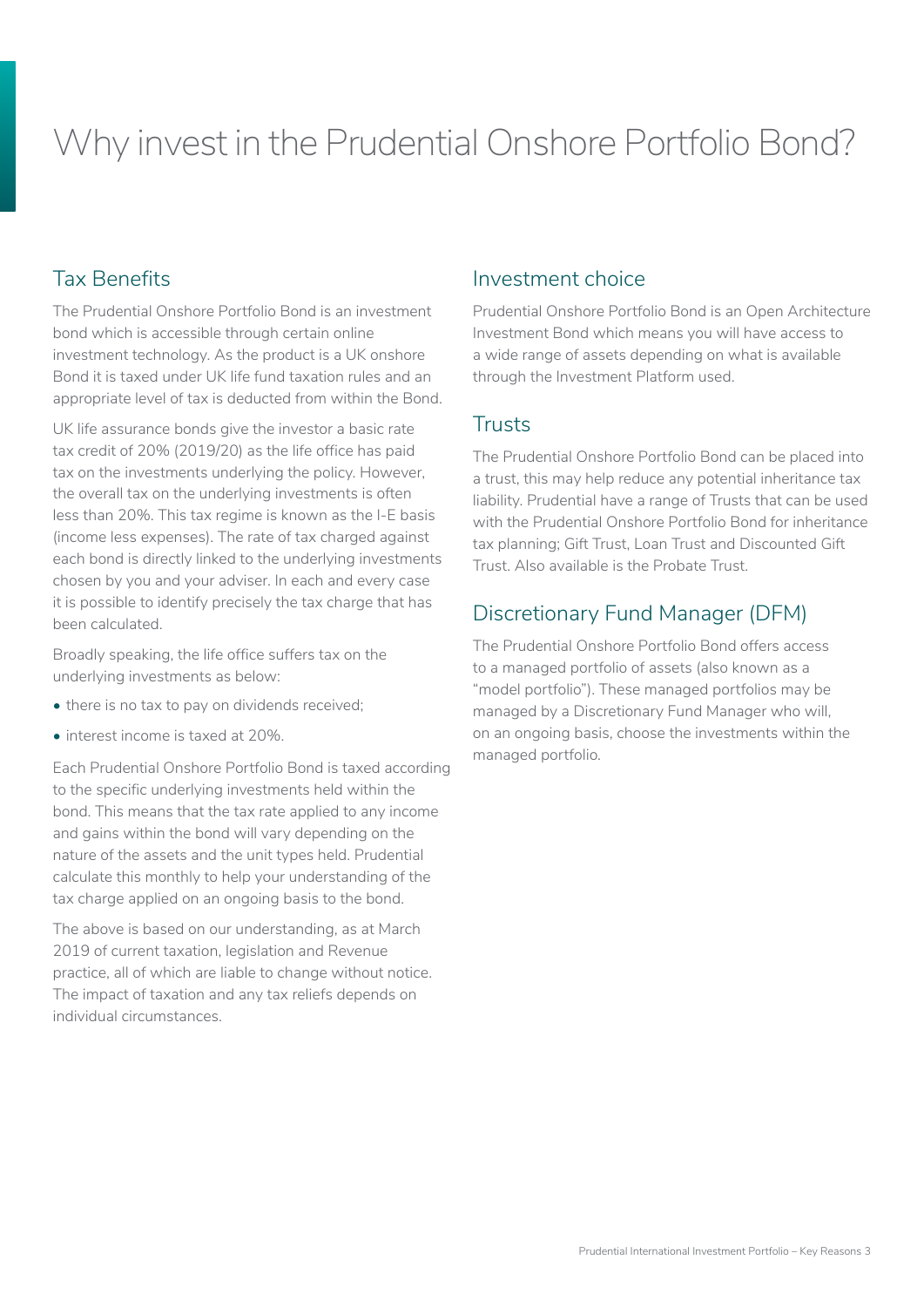# General product details

# **Eligibility**

The Prudential Onshore Portfolio Bond is available to clients if they are 18 years or older and resident in the UK. It can be taken out individually or on a joint ownership basis. The maximum number of owners is 10.

The minimum age at entry for a life assured is 3 months attained. The maximum age at entry for single life and joint life first death cases is under age 90.

### Minimum investment

The minimum initial lump sum that can be invested into the Prudential Onshore Portfolio Bond is £15,000.

## Additional Investments

Additional investments can be made at any time and as often as wished, provided the additional investment is £2,500 or greater. Please note you cannot add additional investments to a Discounted Gift Trust. Additional investments are subject to clients still being UK resident.

## **Segmentation**

The Prudential Onshore Portfolio Bond is set up as a group of identical policies. This is done to help manage the bond for you in a tax-efficient manner because you can surrender or assign individual segments of your bond. The maximum number of policies is 1,200 with a minimum value of £500 per policy at outset.

## **Withdrawals**

With the Prudential Onshore Portfolio Bond you can make one-off withdrawals, or set up regular withdrawals, from your bond. The minimum amount of any type of withdrawal is £100. However this rule does not apply when fully cashing in some of the bond policies. If the total in any year is more than the 5% tax-deferred allowance, you may have to pay income tax on the excess.

Regular withdrawals may be taken:

- every month,
- every two months,
- every three months,
- every four months,
- every six months or
- every 12 months.

## Each regular withdrawal will be taken from the Cash Account.

Regular Withdrawals are not allowed to start within the first two weeks of the Commencement Date of your plan. Subject to this rule, the first Regular Withdrawal will be made on the 15th of the month, as appropriate to the selected payment frequency, following the Commencement Date or the subsequent receipt of an Acceptable Instruction.

In any 12-month period the maximum regular withdrawal amount is 10% of the total of the initial premium and any additional investments to the bond.

One-off withdrawals can be made by:

- (a) partially cashing in all the policies in the bond,
- (b) fully cashing in some of the bond policies, or
- (c) combining both these approaches.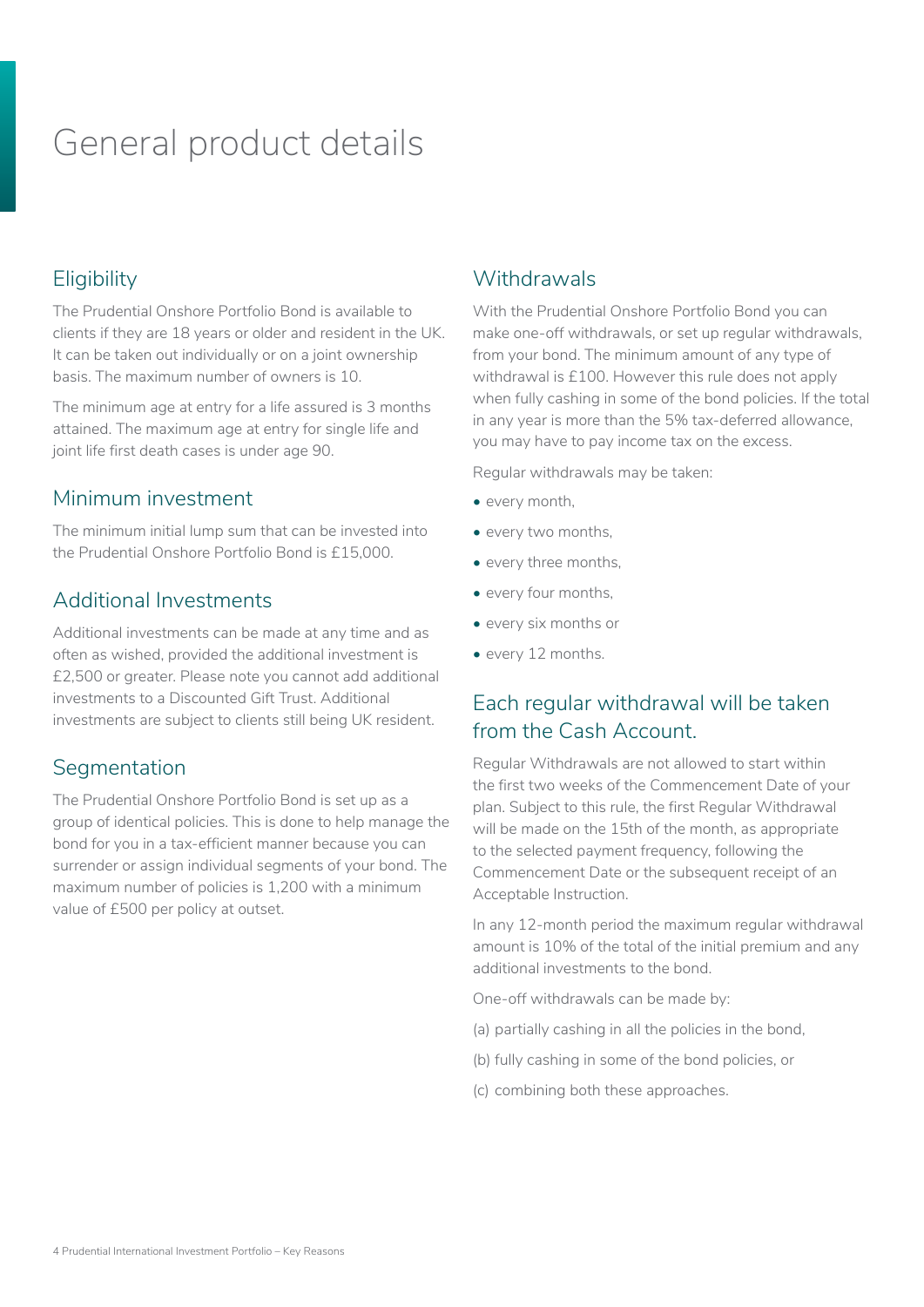## **Charges**

The following charges are taken from the Prudential Onshore Portfolio Bond:

#### **Ongoing Charges**

The investment management company that manages an Asset held in the form of units or shares in a fund may apply ongoing charges for managing that fund. These will be deducted from the value of the asset.

#### **Initial Charge**

The investment management company that manages an asset held in the form of units or shares in a fund may apply a charge on investment that is equal to the difference between the price at which that asset can be bought and the price at which that asset can be sold at the time of purchase. This is referred to as an Initial Charge.

# Bond Charges taken from the Cash Account

#### **Expenses**

Prudential will deduct an amount from the bond to cover expenses. Prudential calculate this amount monthly and also when they carry out transactions and underlying trades, based on the value of the relevant assets. Prudential deduct expenses from the cash account on a monthly basis.

#### **Discretionary Fund Manager Charge**

Where Prudential appoint a discretionary fund manager at the policyholder's request (including where that request is to use a model portfolio managed by a discretionary fund manager), Prudential will deduct an amount from your bond to cover the fees (inclusive of any applicable VAT) that Prudential pay to the discretionary fund manager in respect of the bond.

Ongoing Product Charge 0.4% p.a.

The ongoing product charge accrues daily. Prudential will calculate the ongoing product charge each working day and deduct for it each month. The amount that they will deduct in respect of any month will be the total accrued ongoing product charge calculated for the period up to and including the 25th of the relevant month.

The Prudential Onshore Portfolio Bond charges may change in future and may be higher than they are now. Further information can be found in the Statement of Charges and Contract Conditions. Your personal illustration shows how the charges referred to above affect your bond, based on the amount you invest, example growth rates and the amount of your premium.

It will also show details of any adviser charges you have asked to be paid on your behalf.

#### **Adviser Charging**

The adviser may agree charges with the client. The client can ask Prudential to pay a Set-up Adviser Charge on your behalf from their payment. The client will need to give Prudential an instruction for the charge you want to pay and Prudential will then deduct the appropriate amount from your initial payment or additional payment and pay it directly to your adviser.

From the initial payment or additional payment into the bond Set-up Adviser Charge (SAC): this can be a percentage of the total payment or a fixed monetary amount. Prudential will deduct the charge from the money the client sends us before Prudential place the balance into the bond. As the Set-up Adviser Charge is deducted from your payment before investment it will not be included in the 5% tax-deferred allowance that applies to withdrawals from the bond. This is because the allowance is based on the premium invested into the bond after any Set-up Adviser Charge has been paid – not the total payment that is sent to us.

Any Set-up Adviser Charge paid on an initial investment does not automatically apply to an additional investment. However a SAC may be requested with an additional investment. You must give an instruction indicating what type and level of SAC is payable on an additional investment, if any.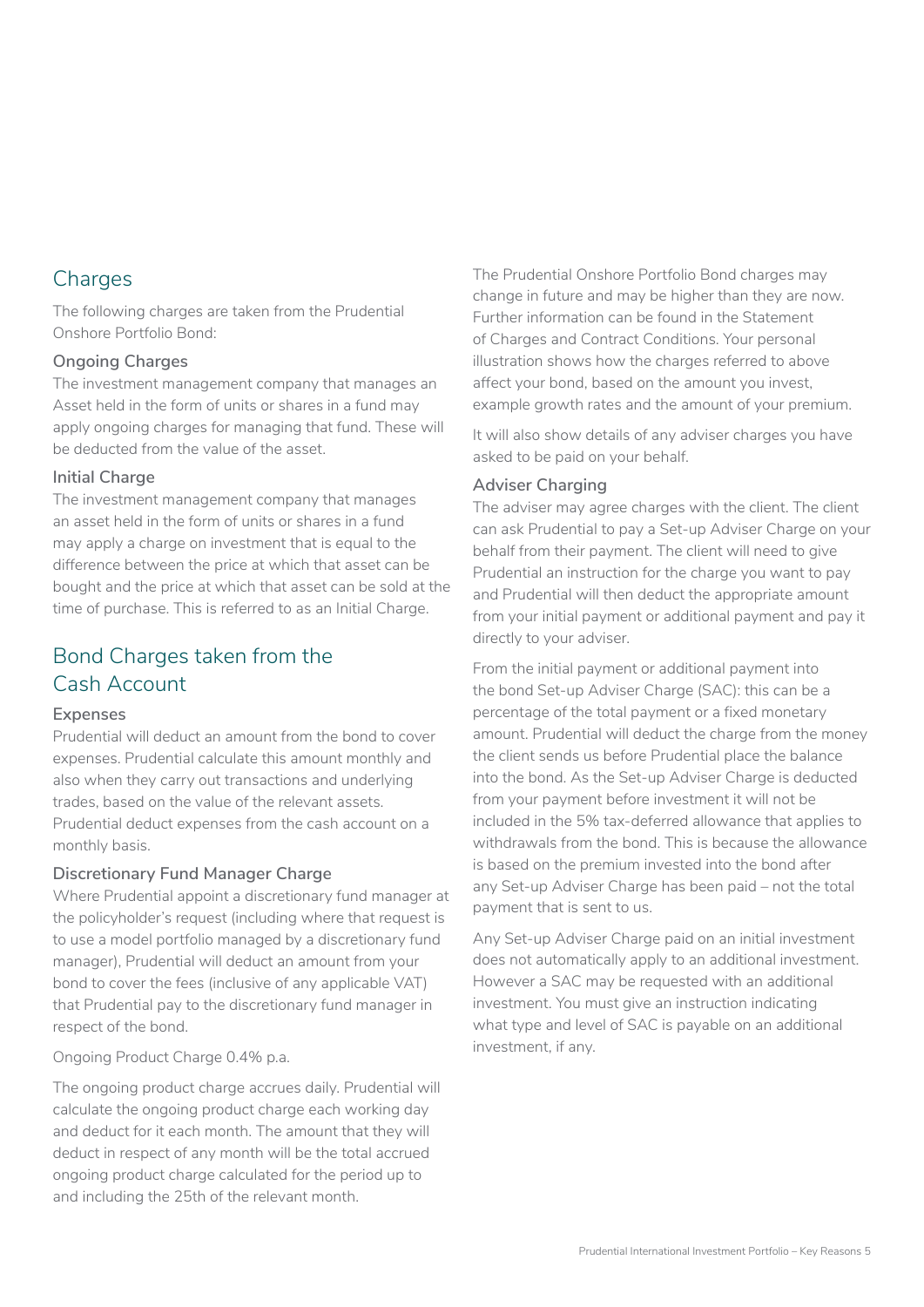#### **Ongoing Adviser Charges**

Prudential can be instructed to start deducting Ongoing Adviser Charges from the bond.

#### **Ad hoc Adviser Charges**

Prudential can be instructed to deduct an Ad hoc Adviser Charge from the bond.

If Prudential are paying any adviser charges from your bond on your behalf and you are also taking regular or one-off withdrawals from your bond, these will be added together for the purposes of the tax-deferred allowance.

# Bond Charges not taken from Your Cash Account

#### **Dealing Charges**

Prudential will apply a dealing charge where they link or cancel instruments to or from the bond. They will also apply dealing charges where changes are made to a model portfolio linked to your bond. They do not deduct dealing charges from the cash account. These charges will be deducted from the value of the instruments that are being linked to or cancelled from the bond.

#### **For further information please see Part 4 of the Contract Conditions.**

#### **Full Surrender**

If the bond is fully cashed in, Prudential will pay the cashin value which is an amount equal to the total value of assets in the bond less any applicable charges, negative balance, and an amount which should be at least sufficient to cover adviser charges and bond charges, including Platform charges, Discretionary Fund Manager charges and any tax deductions or other expenses that were incurred but not yet applied up to the date of the payment.

Prudential's obligation to pay you benefits under the bond ceases when Prudential pay you the cash- in value.

However, within 12 weeks of the payment (if this period changes Prudential will notify you), Prudential will pay you a further amount if either or both of the following applies:

• if the amount that they have retained as described above is more than the amount of any outstanding adviser charges or bond charges they will refund you the difference; and/or

• if they receive any residual income that had accrued but not yet been received in respect of the assets up to the date they received your instruction to fully cash in the bond.

#### **Death Benefit**

The Prudential Onshore Portfolio Bond is a single premium whole of life product written on a single, joint life first death or joint life last death basis.

The Prudential Onshore Portfolio Bond will pay out a lump sum on the death of the relevant life assured. The life cover will end if you cash in your bond.

There must be at least one life assured. In cases where there is more than one life assured, the bond may be set up on either a joint life first death or a joint life last death basis. You can have a maximum of up to 10 lives assured.

The life cover pays out 100.1% of your bond's cash in value on the working day after the proceeds of the final Asset to be sold are credited to the Cash Account. To pay this, the Prudential Onshore Portfolio Bond will sell the assets in your bond. The assets value will be determined on the day they are sold.

#### **Cancellation**

The policyholder can cancel the Prudential Onshore Portfolio Bond within 30 days of receiving your policy documents. These include a Cancellation Notice and Prudential will also send you a Cancellation Notice for any additional investments you make.

#### **Financial Services Compensation Scheme**

The Prudential Assurance Company Limited (PACL) and other UK authorised and regulated firms in the M&G Group are subject to the Financial Services Compensation Scheme. You may be able to make a claim if Prudential is unable to meet its financial obligations.

However, it is important to know that any compensation will depend on your eligibility, the type of financial product or service involved, the investment funds selected (if applicable) and the circumstances of the claim.

Find out more about Prudential and the FSCS at: **[pru.co.uk/about\\_us/fscs](http://www.pru.co.uk/about_us/fscs)** or you can call us.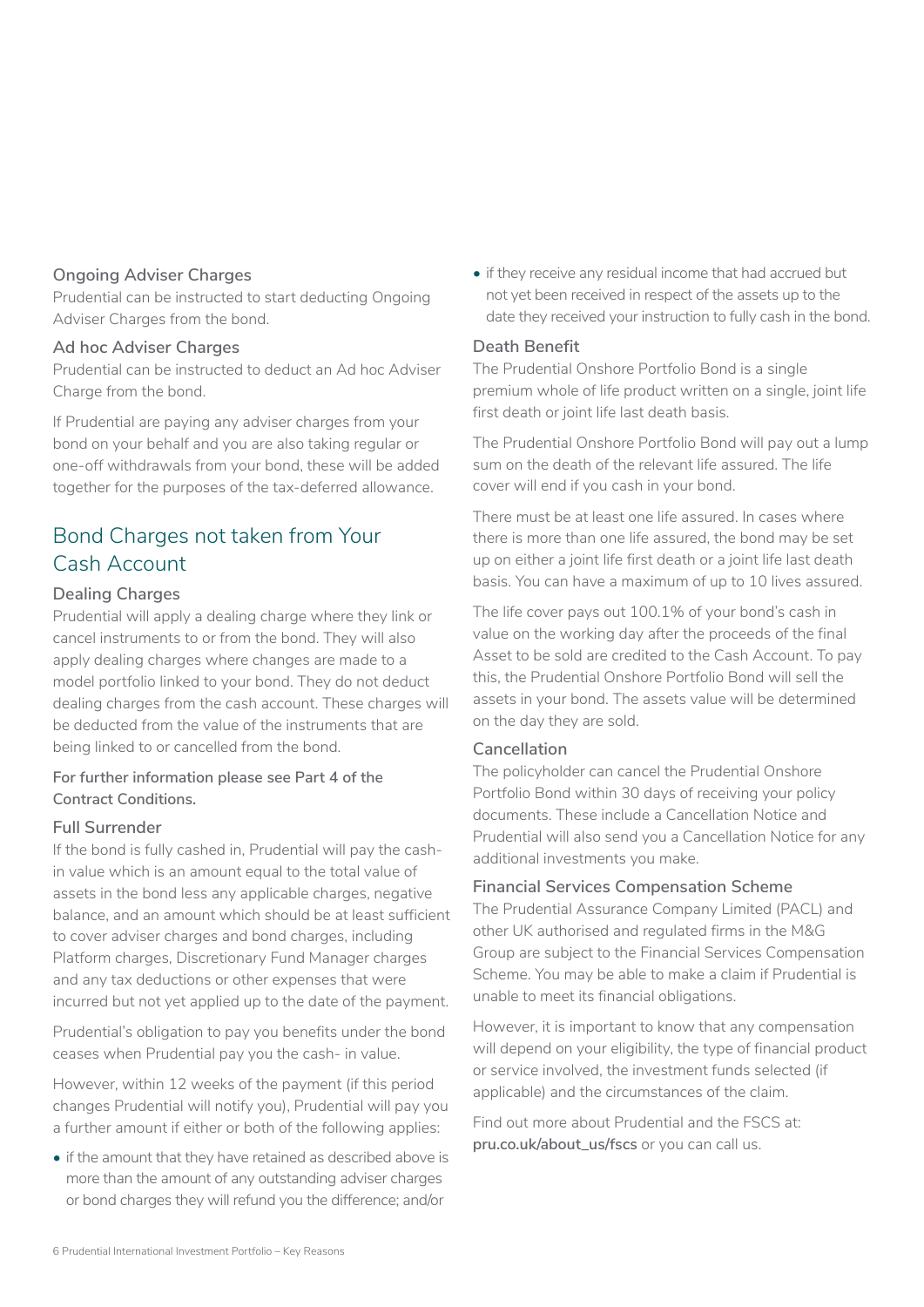# About Prudential

## Financial Strength

Prudential is one of the companies in the UK savings market with an established track record and well respected brand. Prudential is a financially strong company, demonstrated by the A+ (stable) rating from Standard & Poor's, an independent rating company for financial strength (Source: Standard & Poor's as at June 2021).

# Company Size

M&G plc is a leading savings and investments business with more than 5.5 million individual customers and clients in 28 markets.

The value of an investment is not guaranteed and can go up and down. Your client may not get back what they have put in.

Please see the Key Features document for further information.

Full terms and conditions of Prudential Onshore Portfolio Bond (POP Bond) are available on request.

The registered office of Prudential International is in Ireland at Montague House, Adelaide Road Dublin 2.